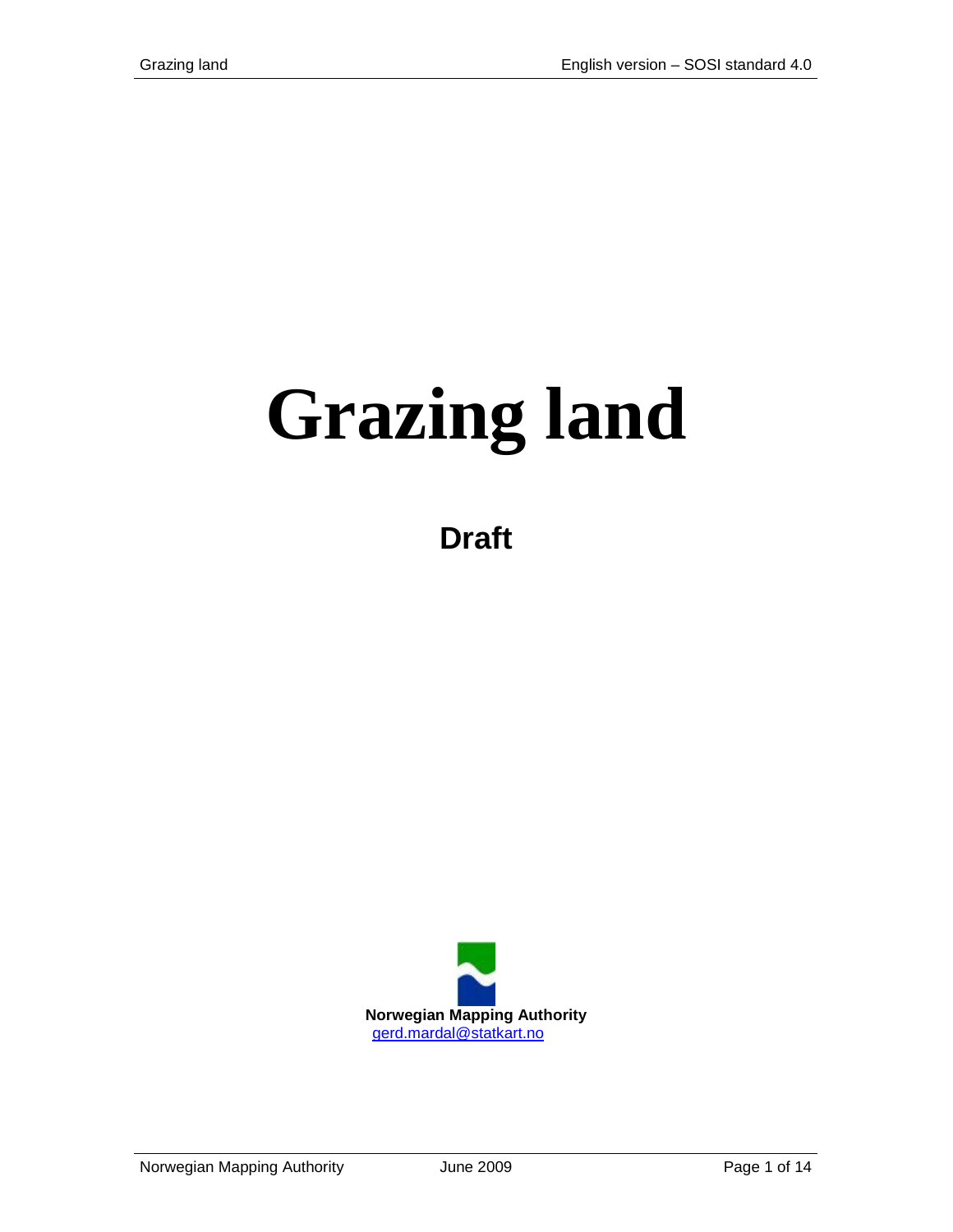## **Table of contents**

| 1.1              |                                                                                          |
|------------------|------------------------------------------------------------------------------------------|
| 1.2 <sub>1</sub> |                                                                                          |
| 1.2.1            |                                                                                          |
| 1.2.2            |                                                                                          |
| 1.2.3            |                                                                                          |
| 1.2.4            |                                                                                          |
| 1.2.5            |                                                                                          |
| 1.2.6            |                                                                                          |
| 1.2.7            |                                                                                          |
| 1.2.8            |                                                                                          |
| 1.2.9            |                                                                                          |
| 1.2.10           |                                                                                          |
| 1.2.11           | Association << Topo>> GrazingCooperative-GrazingCooperativeBoundary 9                    |
| 1.2.12           | Association < <topo>&gt; GrazingCooperative-GrazingCooperativeFictitiousBoundary9</topo> |
| 1.2.13           | Association < <topo>&gt; GrazingCooperativeCommonArea -</topo>                           |
|                  |                                                                                          |
| 1.2.14           | Association < <topo>&gt; GrazingTechnicalInstallation-</topo>                            |
|                  |                                                                                          |
| 1.2.15           |                                                                                          |
| 1.2.16           | Association GrazingCooperative-GrazingCooperativeCommonArea 10                           |
| 1.2.17           | Association GrazingCooperative-GrazingTechnicalInstallation 11                           |
|                  | 1.2.17.1                                                                                 |
|                  |                                                                                          |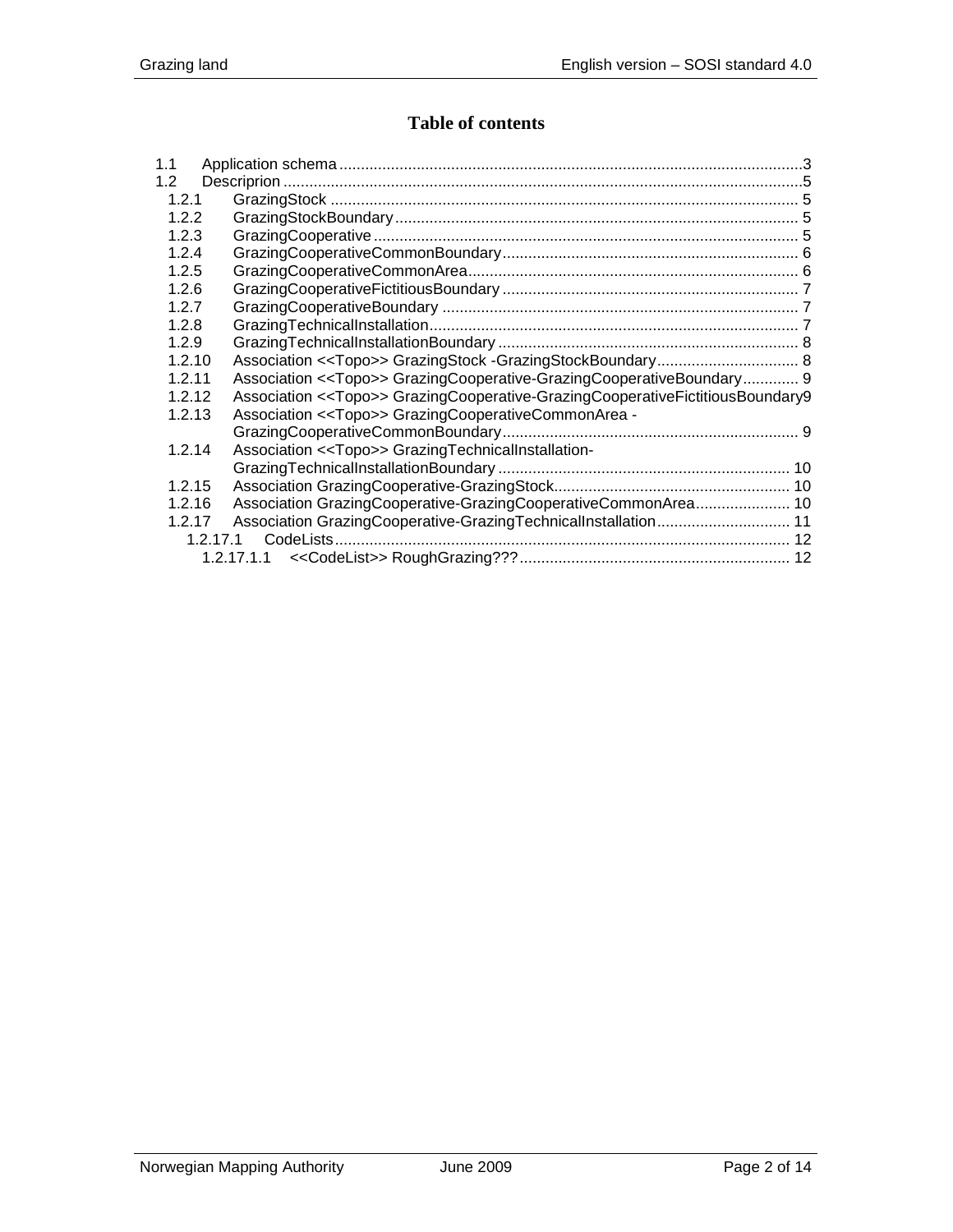## <span id="page-2-0"></span>**1.1 Application schema**

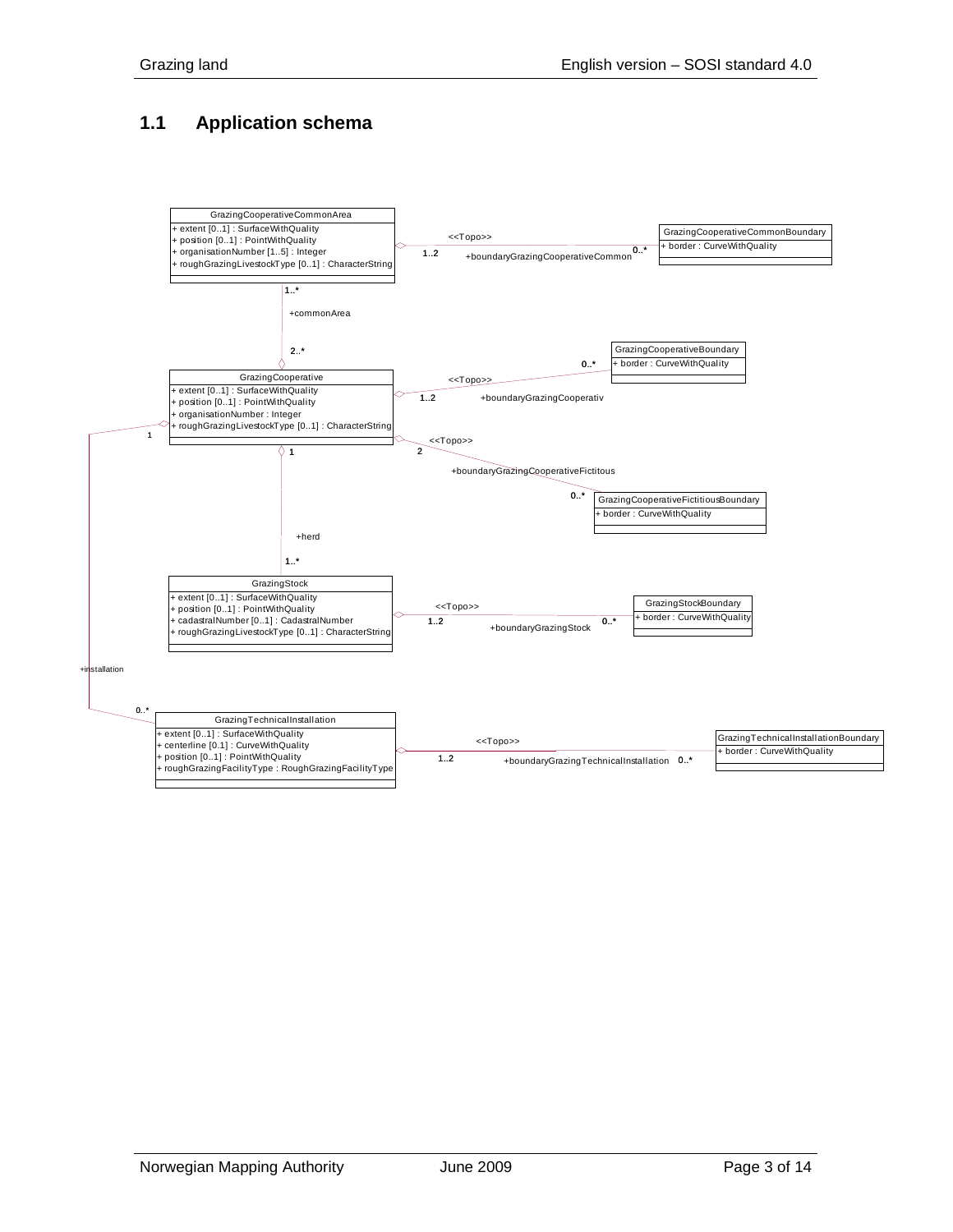| < <datatype>&gt;<br/>CadastralNumber</datatype> |
|-------------------------------------------------|
| (from Land property, land parcels)              |
| + cadastralMunicipality: CadastralMunicipality  |
| + landNumber: Integer                           |

- + titleNumber : Integer
- + leaseNumber [0..1] : Integer
- + unitNumber [0..1] : Integer

| < <codelist>&gt;</codelist>                  |
|----------------------------------------------|
| RoughGrazing???                              |
| + ?? Cordoning fence, permanent = 1          |
| + Temporary cordoning fence $= 2$            |
| $+$ Grazing field = 3                        |
| + Capture arm?? = $4$                        |
| $+$ Bridge = 5                               |
| + Reindeer ??husbandry road = 6              |
| + Boat transportation for reindeer = $7$     |
| + Reindeer facility in general = $8$         |
| $+$ Branding/tagging fence = 10              |
| + Separation/loading fence for reindeer = 11 |
| + Combined fence (marking/slaughtering) = 12 |
| $+$ Field slaughtering facility = 13         |
| $+$ Mobile work fence = 14                   |
| + House for reindeer herders = 15            |
| + Shepherd's shed/cabin, warming hut = 16    |
| $+$ Much used tent site $= 17$               |
| $\ddotsc$                                    |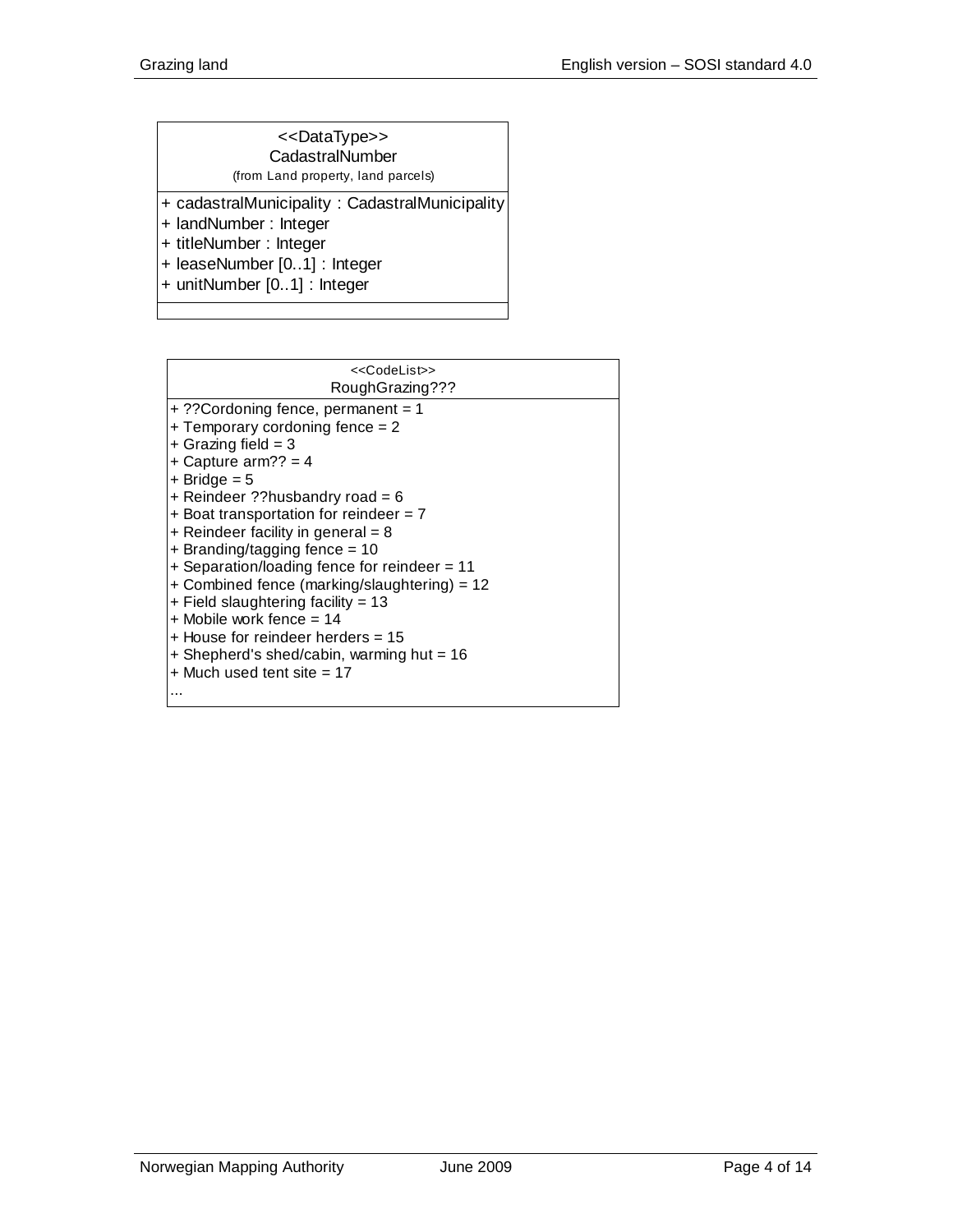# <span id="page-4-0"></span>**1.2 Descriprion**

## <span id="page-4-1"></span>**1.2.1 GrazingStock**

| No  | Name/<br>Role name                          | Description                                                                                  | Obligation/<br>Condition | Maximum<br>Occurrenc<br>е | Type                     | Constraint       |
|-----|---------------------------------------------|----------------------------------------------------------------------------------------------|--------------------------|---------------------------|--------------------------|------------------|
| 1   | <b>Class</b><br>GrazingStock                | area where the grazing<br>livestock belong to one<br>owner                                   |                          |                           |                          |                  |
| 1.1 | extent                                      | area over which an object<br>extends                                                         | $\overline{0}$           | 1                         | SurfaceWithQu<br>ality   |                  |
| 1.2 | position                                    | location where the object<br>exists                                                          | $\overline{0}$           | 1                         | PointWithQuali<br>ty     |                  |
| 1.3 | cadastralNumber                             | composite attribute<br>containing cadastral<br>municipality, land number<br>and title number | $\overline{0}$           | 1                         | CadastralNum<br>ber      |                  |
| 1.4 | roughGrazingLiv<br>estockType               | specification of which type<br>of livestock graxes within<br>an area                         | $\overline{0}$           | 1                         | CharacterStrin<br>g      |                  |
| 1.5 | Role<br>boundaryGrazing<br><b>Stock</b>     |                                                                                              | 0                        | N                         | GrazingStockB<br>oundary | Aggregrati<br>on |
| 1.6 | Role<br>(unnamed)<br>GrazingCooperat<br>ive |                                                                                              | 1                        | 1                         | GrazingCooper<br>ative   |                  |

# <span id="page-4-2"></span>**1.2.2 GrazingStockBoundary**

| No  | Name/<br>Role name                       | Description                                                                     | Obligation/<br>Condition | Maximum<br>Occurrenc | <b>Type</b>          | Constraint |
|-----|------------------------------------------|---------------------------------------------------------------------------------|--------------------------|----------------------|----------------------|------------|
|     |                                          |                                                                                 |                          | е                    |                      |            |
| 2   | <b>Class</b><br>GrazingStockBou<br>ndary | delimitation of a grazing<br>stock area                                         |                          |                      |                      |            |
| 2.1 | border                                   | course following the<br>transition between<br>different real world<br>phenomena |                          |                      | CurveWithQual<br>ity |            |
| 2.2 | Role<br>(unnamed)<br>GrazingStock        |                                                                                 |                          | 2                    | GrazingStock         |            |

## <span id="page-4-3"></span>**1.2.3 GrazingCooperative**

| No  | Name/           | Description               | Obligation/   Maximum |                  | Type          | Constraint |
|-----|-----------------|---------------------------|-----------------------|------------------|---------------|------------|
|     | Role name       |                           | Condition             | <b>Occurrenc</b> |               |            |
|     |                 |                           |                       |                  |               |            |
|     | <b>Class</b>    | area which is used by a   |                       |                  |               |            |
|     | GrazingCooperat | grazing cooperative       |                       |                  |               |            |
|     | <i>ive</i>      |                           |                       |                  |               |            |
| 3.1 | extent          | area over which an object |                       |                  | SurfaceWithQu |            |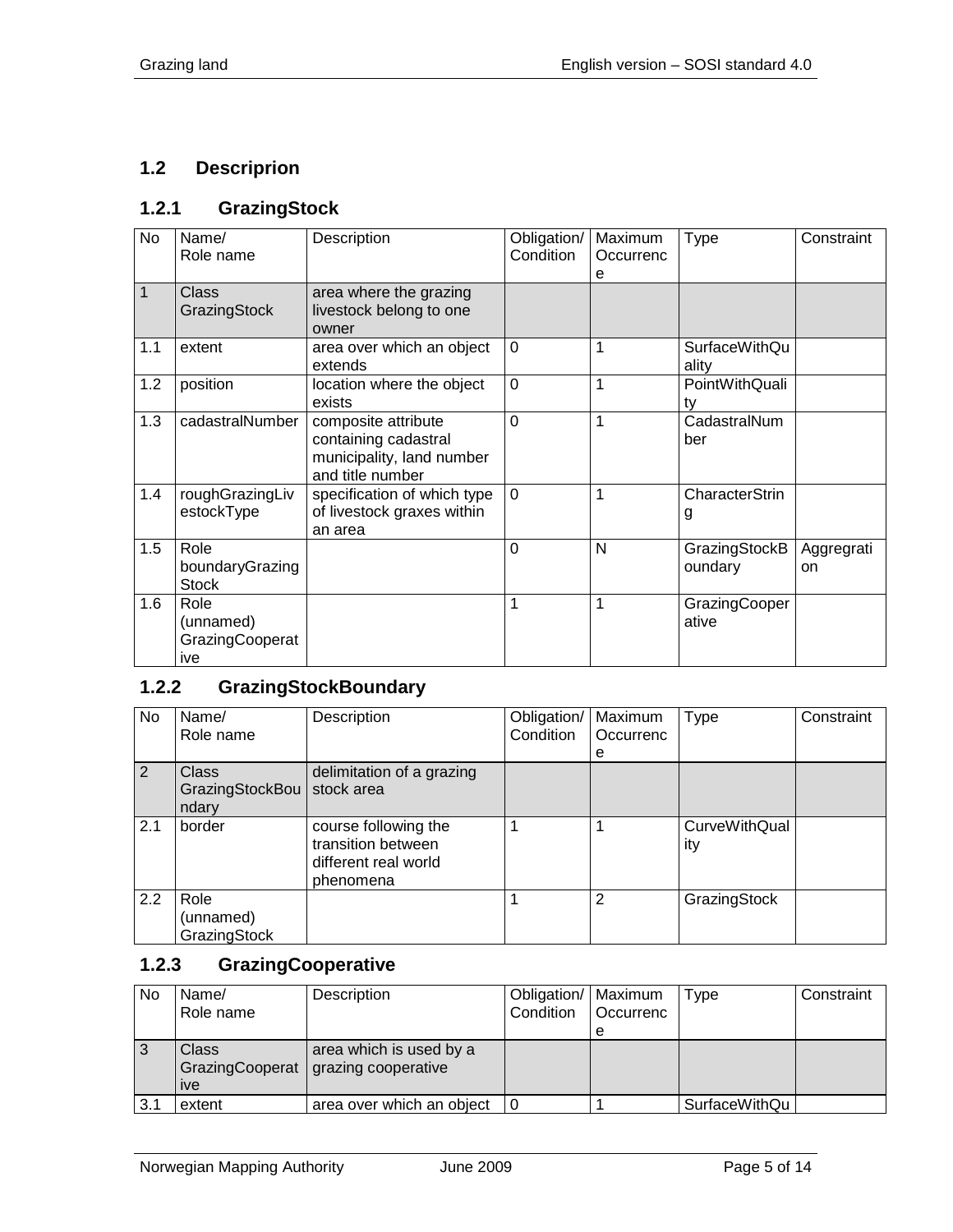|     |                                                            | extends                                                              |                |   | ality                                          |                  |
|-----|------------------------------------------------------------|----------------------------------------------------------------------|----------------|---|------------------------------------------------|------------------|
| 3.2 | position                                                   | location where the object<br>exists                                  | $\mathbf 0$    | 1 | PointWithQuali<br>tv                           |                  |
| 3.3 | organisationNum<br>ber                                     |                                                                      | 1              | 1 | Integer                                        |                  |
| 3.4 | roughGrazingLiv<br>estockType                              | specification of which type<br>of livestock graxes within<br>an area | $\mathbf 0$    | 1 | CharacterStrin<br>g                            |                  |
| 3.5 | Role<br>boundaryGrazing<br>Cooperativ                      |                                                                      | $\overline{0}$ | N | GrazingCooper<br>ativeBoundary                 | Aggregrati<br>on |
| 3.6 | Role<br>boundaryGrazing<br>CooperativeFictit<br><b>ous</b> |                                                                      | $\overline{0}$ | N | GrazingCooper  <br>ativeFictitiousB<br>oundary | Aggregrati<br>on |
| 3.7 | Role<br>herd                                               |                                                                      | 1              | N | GrazingStock                                   | Aggregrati<br>on |
| 3.8 | Role<br>commonArea                                         |                                                                      | 1              | N | GrazingCooper<br>ativeCommon<br>Area           | Aggregrati<br>on |
| 3.9 | Role<br>installation                                       |                                                                      | 0              | N | GrazingTechni<br>callnstallation               | Aggregrati<br>on |

# <span id="page-5-0"></span>**1.2.4 GrazingCooperativeCommonBoundary**

| No             | Name/<br>Role name                                       | Description                                                                     | Obligation/<br>Condition | Maximum<br>Occurrenc<br>е | Type                                 | Constraint |
|----------------|----------------------------------------------------------|---------------------------------------------------------------------------------|--------------------------|---------------------------|--------------------------------------|------------|
| $\overline{4}$ | <b>Class</b><br>GrazingCooperat<br>iveCommonBoun<br>dary | delimitation of grazing<br>cooperative common area                              |                          |                           |                                      |            |
| 4.1            | border                                                   | course following the<br>transition between<br>different real world<br>phenomena |                          |                           | <b>CurveWithQual</b><br>ity          |            |
| 4.2            | Role<br>(unnamed)<br>GrazingCooperat<br>iveCommonArea    |                                                                                 |                          | $\overline{2}$            | GrazingCooper<br>ativeCommon<br>Area |            |

# <span id="page-5-1"></span>**1.2.5 GrazingCooperativeCommonArea**

| No  | Name/                                            | Description                                                                                                          | Obligation/   Maximum |                | <b>Type</b>                   | Constraint |
|-----|--------------------------------------------------|----------------------------------------------------------------------------------------------------------------------|-----------------------|----------------|-------------------------------|------------|
|     | Role name                                        |                                                                                                                      | Condition             | Occurrenc<br>e |                               |            |
| 5   | <b>Class</b><br>GrazingCooperat<br>iveCommonArea | area which is used by two<br>or more grazing<br>cooperatives, that is,<br>where grazing cooperative<br>areas overlap |                       |                |                               |            |
| 5.1 | extent                                           | area over which an object<br>extends                                                                                 | $\Omega$              |                | <b>SurfaceWithQu</b><br>ality |            |
| 5.2 | position                                         | location where the object<br>exists                                                                                  | $\Omega$              |                | PointWithQuali<br>t٧          |            |
| 5.3 | organisationNum                                  |                                                                                                                      |                       | 5              | Integer                       |            |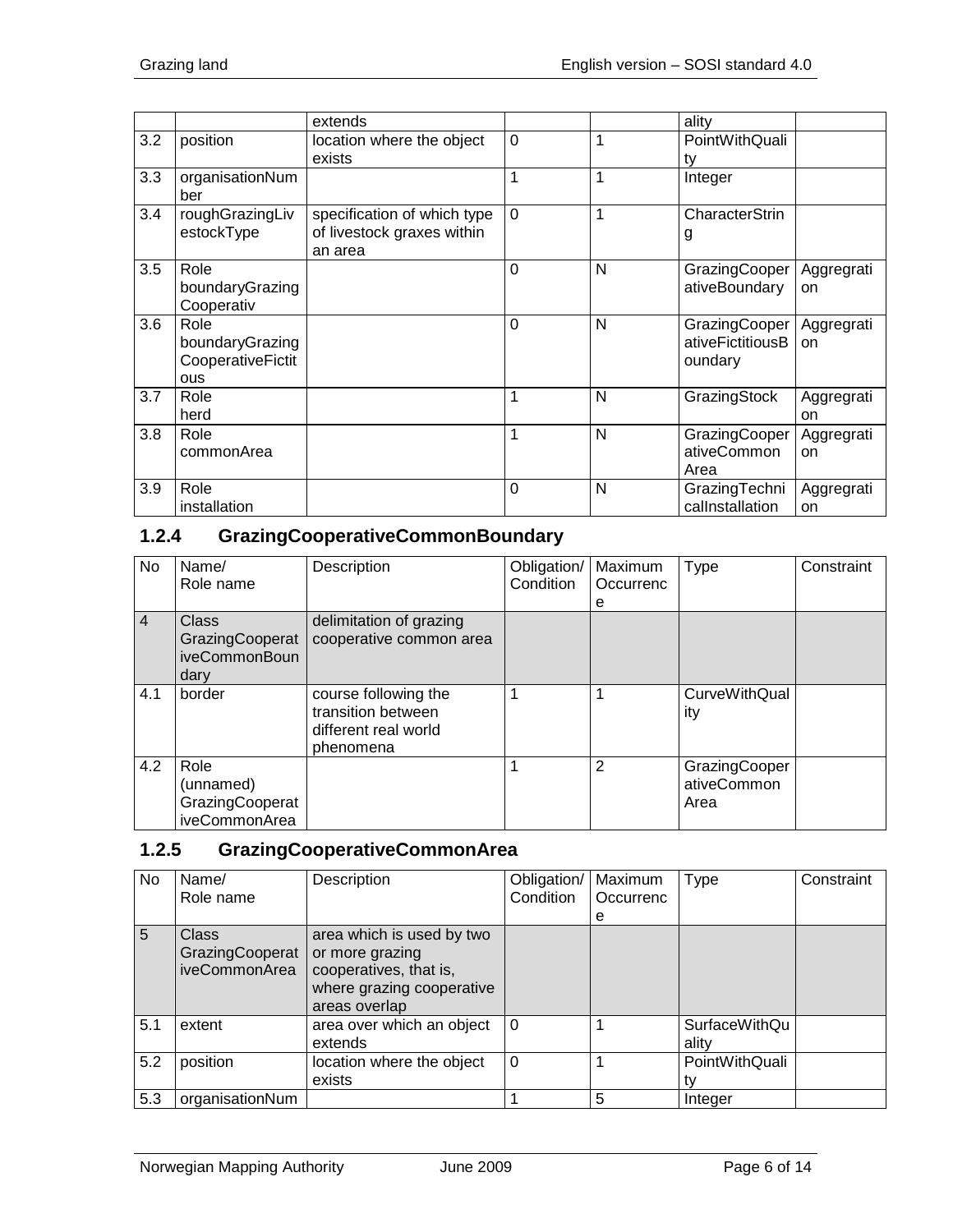|     | ber                                              |                                                                      |          |   |                                                 |                             |
|-----|--------------------------------------------------|----------------------------------------------------------------------|----------|---|-------------------------------------------------|-----------------------------|
| 5.4 | roughGrazingLiv<br>estockType                    | specification of which type<br>of livestock graxes within<br>an area | $\Omega$ |   | CharacterStrin<br>g                             |                             |
| 5.5 | Role<br>boundaryGrazing<br>CooperativeCom<br>mon |                                                                      |          | N | GrazingCooper<br>ativeCommon<br><b>Boundary</b> | Aggregrati<br><sub>on</sub> |
| 5.6 | Role<br>(unnamed)<br>GrazingCooperat<br>ive      |                                                                      | 2        | N | GrazingCooper<br>ative                          |                             |

## <span id="page-6-0"></span>**1.2.6 GrazingCooperativeFictitiousBoundary**

| No  | Name/<br>Role name                                    | Description                                                                     | Obligation/<br>Condition | Maximum<br>Occurrenc<br>е | Type                   | Constraint |
|-----|-------------------------------------------------------|---------------------------------------------------------------------------------|--------------------------|---------------------------|------------------------|------------|
| 6   | Class<br>GrazingCooperat<br>iveFictitiousBoun<br>darv | fictitious delimitation of two<br>grazing cooperative areas<br>which overlap    |                          |                           |                        |            |
| 6.1 | border                                                | course following the<br>transition between<br>different real world<br>phenomena |                          |                           | CurveWithQual<br>ity   |            |
| 6.2 | Role<br>(unnamed)<br>GrazingCooperat<br>ive           |                                                                                 | 2                        | $\overline{2}$            | GrazingCooper<br>ative |            |

## <span id="page-6-1"></span>**1.2.7 GrazingCooperativeBoundary**

| No  | Name/<br>Role name                             | Description                                                                     | Obligation/<br>Condition | Maximum<br>Occurrenc<br>е | <b>Type</b>            | Constraint |
|-----|------------------------------------------------|---------------------------------------------------------------------------------|--------------------------|---------------------------|------------------------|------------|
| 7   | <b>Class</b><br>GrazingCooperat<br>iveBoundary | delimitation of a grazing<br>cooperative area                                   |                          |                           |                        |            |
| 7.1 | border                                         | course following the<br>transition between<br>different real world<br>phenomena |                          |                           | CurveWithQual<br>ity   |            |
| 7.2 | Role<br>(unnamed)<br>GrazingCooperat<br>ive    |                                                                                 |                          | 2                         | GrazingCooper<br>ative |            |

## <span id="page-6-2"></span>**1.2.8 GrazingTechnicalInstallation**

| <b>No</b> | Name/<br>Role name    | Description                                                                                                                | Obligation/   Maximum<br>Condition | <b>Occurrenc</b> | Type | Constraint |
|-----------|-----------------------|----------------------------------------------------------------------------------------------------------------------------|------------------------------------|------------------|------|------------|
|           |                       |                                                                                                                            |                                    | е                |      |            |
| 8         | Class<br>Installation | buildings, roads and<br>Grazing Technical   facilities which are used<br>and maintained by the<br>grazing cooperatives for |                                    |                  |      |            |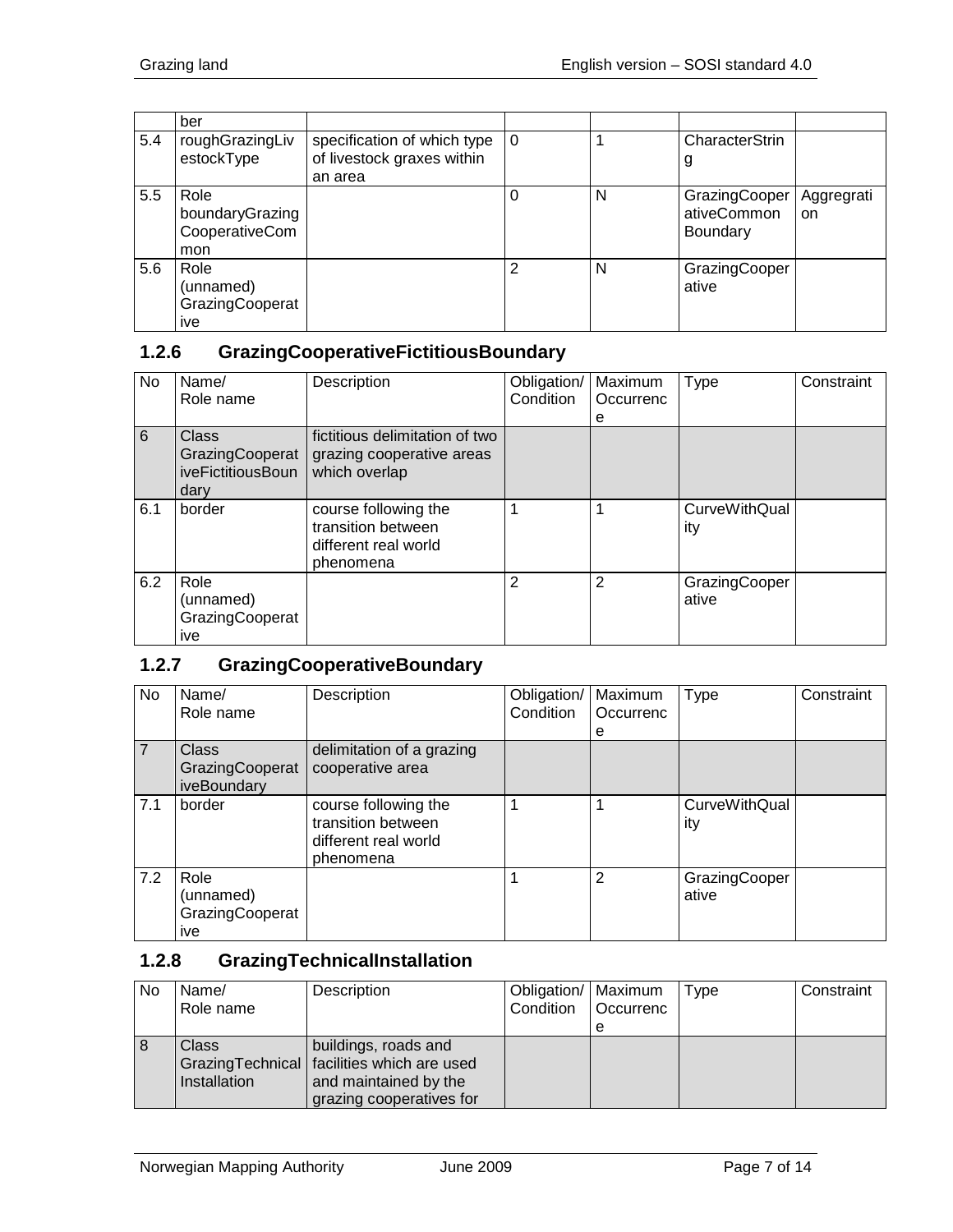|     |                                                       | their use of the grazing<br>areas                                                                     |                |   |                                              |                  |
|-----|-------------------------------------------------------|-------------------------------------------------------------------------------------------------------|----------------|---|----------------------------------------------|------------------|
| 8.1 | extent                                                | area over which an object<br>extends                                                                  | $\Omega$       | 1 | <b>SurfaceWithQu</b><br>ality                |                  |
| 8.2 | centerline                                            | course followed by the<br>central part of the Object                                                  | $\overline{0}$ | 1 | <b>CurveWithQual</b><br>ity                  |                  |
| 8.3 | position                                              | location where the object<br>exists                                                                   | $\overline{0}$ | 1 | PointWithQuali<br>t٧                         |                  |
| 8.4 | roughGrazingFac<br>ilityType                          | specification of the type of<br>technical facility<br>established in connection<br>with rough grazing | 1              | 1 | RoughGrazing<br>FacilityType                 |                  |
| 8.5 | Role<br>boundaryGrazing<br>TechnicalInstallat<br>ion. |                                                                                                       | $\overline{0}$ | N | GrazingTechni<br>callnstallationB<br>oundary | Aggregrati<br>on |
| 8.6 | Role<br>(unnamed)<br>GrazingCooperat<br>ive           |                                                                                                       | 1              | 1 | GrazingCooper<br>ative                       |                  |

## <span id="page-7-0"></span>**1.2.9 GrazingTechnicalInstallationBoundary**

| No  | Name/<br>Role name                                           | Description                                                                     | Obligation/<br>Condition | Maximum<br>Occurrenc<br>е | <b>Type</b>                      | Constraint |
|-----|--------------------------------------------------------------|---------------------------------------------------------------------------------|--------------------------|---------------------------|----------------------------------|------------|
| 9   | Class<br>GrazingTechnical<br><b>InstallationBound</b><br>ary | delimitation of the area of<br>a technical installation for<br>grazing          |                          |                           |                                  |            |
| 9.1 | border                                                       | course following the<br>transition between<br>different real world<br>phenomena | 1                        | 1                         | <b>CurveWithQual</b><br>ity      |            |
| 9.2 | Role<br>(unnamed)<br>GrazingTechnical<br>Installation        |                                                                                 |                          | 2                         | GrazingTechni<br>callnstallation |            |

## <span id="page-7-1"></span>**1.2.10 Association <<Topo>> GrazingStock -GrazingStockBoundary**

| No              | Name/           | Description | Obligation/ | Maximum        | Type          | Constraint |
|-----------------|-----------------|-------------|-------------|----------------|---------------|------------|
|                 | Role name       |             | Condition   | Occurrenc      |               |            |
|                 |                 |             |             | е              |               |            |
| 10 <sup>1</sup> | Association     |             |             |                |               |            |
|                 | GrazingStock -  |             |             |                |               |            |
|                 | GrazingStockBou |             |             |                |               |            |
|                 | ndary           |             |             |                |               |            |
| 10.             | Role            |             | $\Omega$    | N              | GrazingStockB | Aggregatio |
|                 | boundaryGrazing |             |             |                | oundary       | n          |
|                 | <b>Stock</b>    |             |             |                |               |            |
| 10.             | Role            |             | 1           | $\overline{2}$ | GrazingStock  |            |
| 2               | (unnamed)       |             |             |                |               |            |
|                 | GrazingStock    |             |             |                |               |            |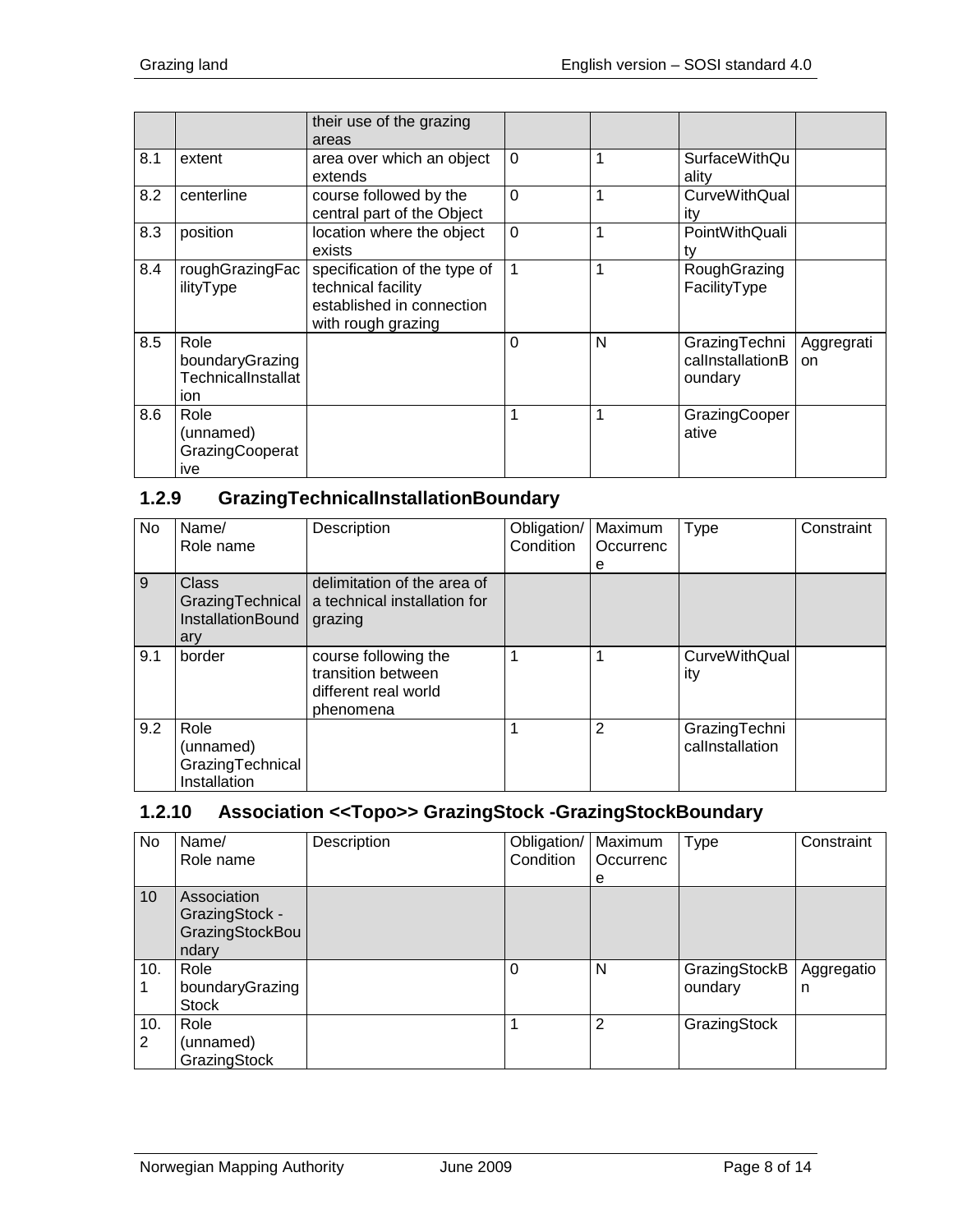#### <span id="page-8-0"></span>**1.2.11 Association <<Topo>> GrazingCooperative-GrazingCooperativeBoundary**

| No       | Name/<br>Role name                                                       | Description | Obligation/   Maximum<br>Condition | Occurrenc<br>е | Type                           | Constraint      |
|----------|--------------------------------------------------------------------------|-------------|------------------------------------|----------------|--------------------------------|-----------------|
| 11       | Association<br>GrazingCooperat<br>ive-<br>GrazingCooperat<br>iveBoundary |             |                                    |                |                                |                 |
| 11.      | Role<br>boundaryGrazing<br>Cooperativ                                    |             | $\Omega$                           | N              | GrazingCooper<br>ativeBoundary | Aggregatio<br>n |
| 11.<br>2 | Role<br>(unnamed)<br>GrazingCooperat<br>ive                              |             | 1                                  | $\overline{2}$ | GrazingCooper<br>ative         |                 |

#### <span id="page-8-1"></span>**1.2.12 Association <<Topo>> GrazingCooperative-GrazingCooperativeFictitiousBoundary**

| No       | Name/<br>Role name                                                                     | Description | Obligation/<br>Condition | Maximum<br>Occurrenc<br>е | Type                                         | Constraint      |
|----------|----------------------------------------------------------------------------------------|-------------|--------------------------|---------------------------|----------------------------------------------|-----------------|
| 12       | Association<br>GrazingCooperat<br>ive-<br>GrazingCooperat<br>iveFictitiousBoun<br>dary |             |                          |                           |                                              |                 |
| 12.      | Role<br>boundaryGrazing<br>CooperativeFictit<br>ous                                    |             | $\Omega$                 | N                         | GrazingCooper<br>ativeFictitiousB<br>oundary | Aggregatio<br>n |
| 12.<br>2 | Role<br>(unnamed)<br>GrazingCooperat<br>ive                                            |             | 2                        | $\overline{2}$            | GrazingCooper<br>ative                       |                 |

#### <span id="page-8-2"></span>**1.2.13 Association <<Topo>> GrazingCooperativeCommonArea - GrazingCooperativeCommonBoundary**

| No  | Name/<br>Role name                                                                          | Description | Obligation/   Maximum<br>Condition | Occurrenc<br>е | <b>Type</b>                              | Constraint      |
|-----|---------------------------------------------------------------------------------------------|-------------|------------------------------------|----------------|------------------------------------------|-----------------|
| 13  | Association<br>GrazingCooperat<br>iveCommonArea<br>GrazingCooperat<br>iveCommonBoun<br>dary |             |                                    |                |                                          |                 |
| 13. | Role<br>boundaryGrazing<br>CooperativeCom                                                   |             | $\Omega$                           | N              | GrazingCooper<br>ativeCommon<br>Boundary | Aggregatio<br>n |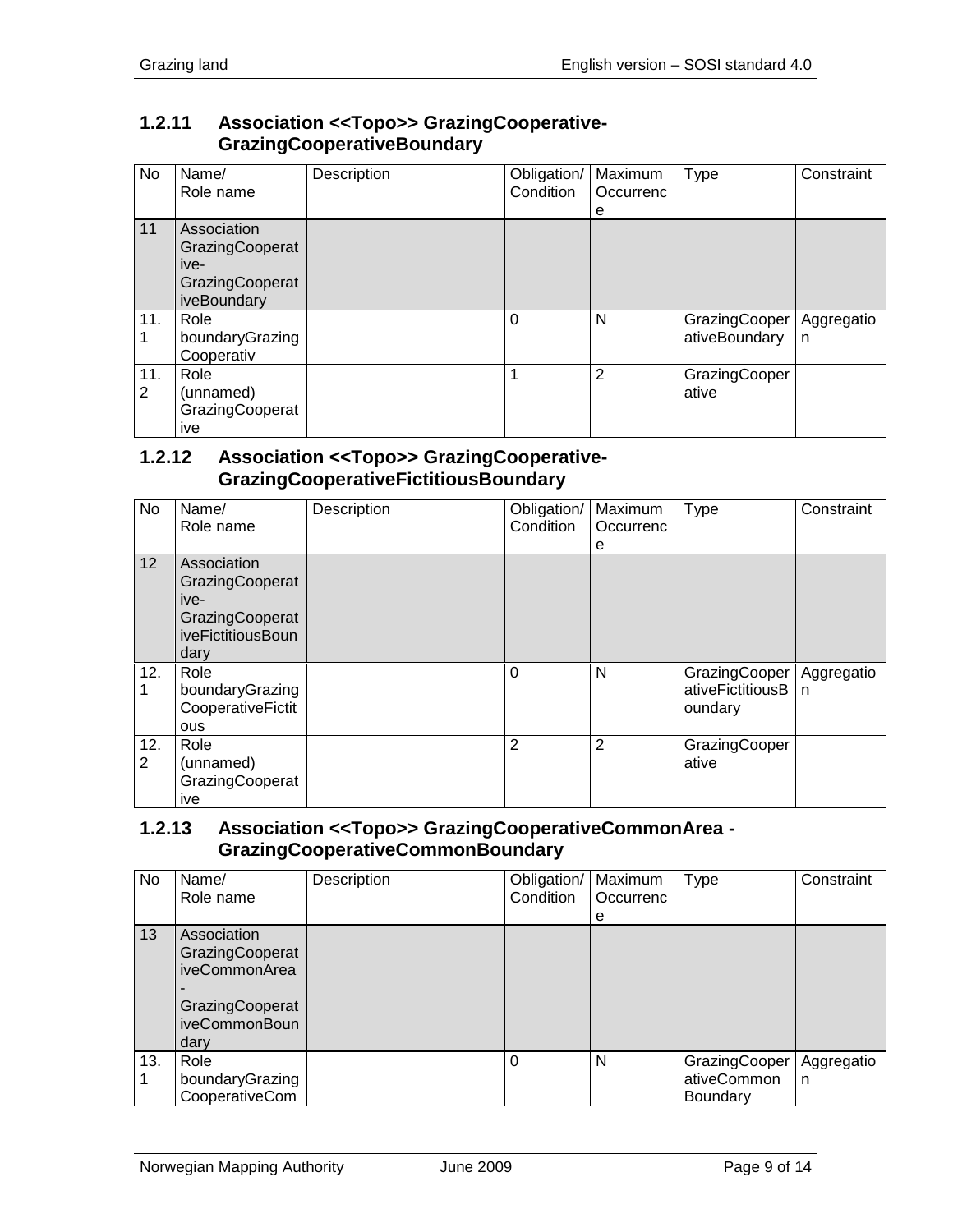|     | mon                                  |  |                                      |  |
|-----|--------------------------------------|--|--------------------------------------|--|
| 13. | Role<br>(unnamed)<br>GrazingCooperat |  | GrazingCooper<br>ativeCommon<br>Area |  |
|     | iveCommonArea                        |  |                                      |  |

#### <span id="page-9-0"></span>**1.2.14 Association <<Topo>> GrazingTechnicalInstallation-GrazingTechnicalInstallationBoundary**

| <b>No</b> | Name/<br>Role name                                                                                      | Description | Obligation/<br>Condition | Maximum<br>Occurrenc<br>e | Type                                         | Constraint                 |
|-----------|---------------------------------------------------------------------------------------------------------|-------------|--------------------------|---------------------------|----------------------------------------------|----------------------------|
| 14        | Association<br>GrazingTechnical<br>Installation-<br>GrazingTechnical<br><b>InstallationBound</b><br>ary |             |                          |                           |                                              |                            |
| 14.       | Role<br>boundaryGrazing<br>TechnicalInstallat<br>ion                                                    |             | $\Omega$                 | N                         | GrazingTechni<br>callnstallationB<br>oundary | Aggregatio<br>$\mathsf{n}$ |
| 14.<br>2  | Role<br>(unnamed)<br>GrazingTechnical<br>Installation                                                   |             |                          | 2                         | GrazingTechni<br>callnstallation             |                            |

#### <span id="page-9-1"></span>**1.2.15 Association GrazingCooperative-GrazingStock**

| No       | Name/<br>Role name                                 | Description | Obligation/<br>Condition | Maximum<br>Occurrenc<br>e | <b>Type</b>            | Constraint      |
|----------|----------------------------------------------------|-------------|--------------------------|---------------------------|------------------------|-----------------|
| 15       | Association<br>GrazingCooperat<br>ive-GrazingStock |             |                          |                           |                        |                 |
| 15.      | Role<br>herd                                       |             |                          | N                         | GrazingStock           | Aggregatio<br>n |
| 15.<br>2 | Role<br>(unnamed)<br>GrazingCooperat<br>ive        |             |                          |                           | GrazingCooper<br>ative |                 |

## <span id="page-9-2"></span>**1.2.16 Association GrazingCooperative-GrazingCooperativeCommonArea**

| No  | Name/<br>Role name                                                         | Description | Obligation/<br>Condition | Maximum<br>Occurrenc<br>e | <b>Type</b>                          | Constraint      |
|-----|----------------------------------------------------------------------------|-------------|--------------------------|---------------------------|--------------------------------------|-----------------|
| 16  | Association<br>GrazingCooperat<br>ive-<br>GrazingCooperat<br>iveCommonArea |             |                          |                           |                                      |                 |
| 16. | Role<br>commonArea                                                         |             |                          | N                         | GrazingCooper<br>ativeCommon<br>Area | Aggregatio<br>n |
| 16. | Role                                                                       |             | $\overline{2}$           | N                         | GrazingCooper                        |                 |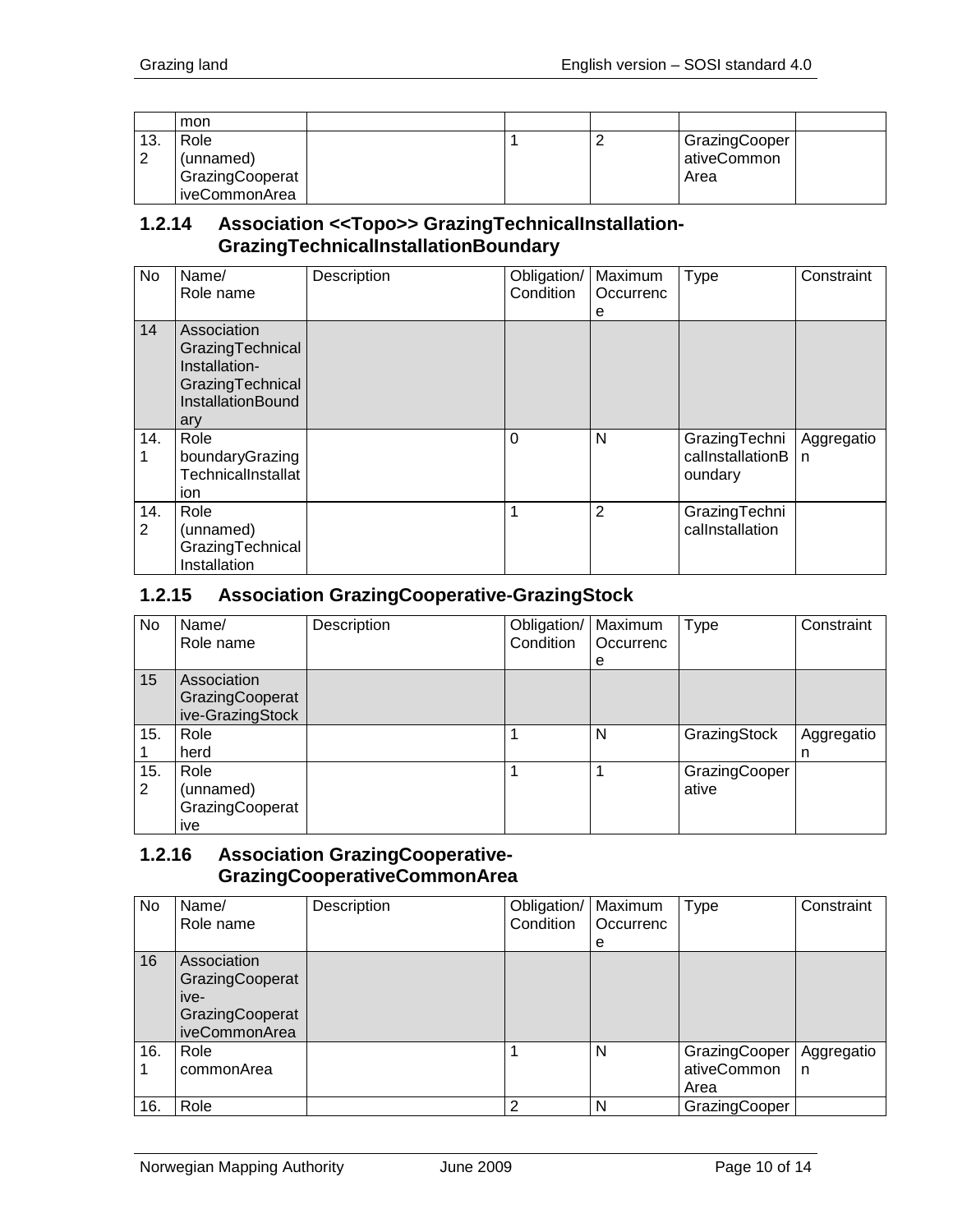| ◠<br><u>_</u> | (unnamed)       |  | ative |  |
|---------------|-----------------|--|-------|--|
|               | GrazingCooperat |  |       |  |
|               | <b>IVe</b>      |  |       |  |

#### <span id="page-10-0"></span>**1.2.17 Association GrazingCooperative-GrazingTechnicalInstallation**

| No.      | Name/<br>Role name                                                         | Description | Obligation/<br>Condition | Maximum<br>Occurrenc<br>е | Type                             | Constraint      |
|----------|----------------------------------------------------------------------------|-------------|--------------------------|---------------------------|----------------------------------|-----------------|
| 17       | Association<br>GrazingCooperat<br>ive-<br>GrazingTechnical<br>Installation |             |                          |                           |                                  |                 |
| 17.      | Role<br>installation                                                       |             | $\Omega$                 | N                         | GrazingTechni<br>callnstallation | Aggregatio<br>n |
| 17.<br>2 | Role<br>(unnamed)<br>GrazingCooperat<br>ive                                |             |                          |                           | GrazingCooper<br>ative           |                 |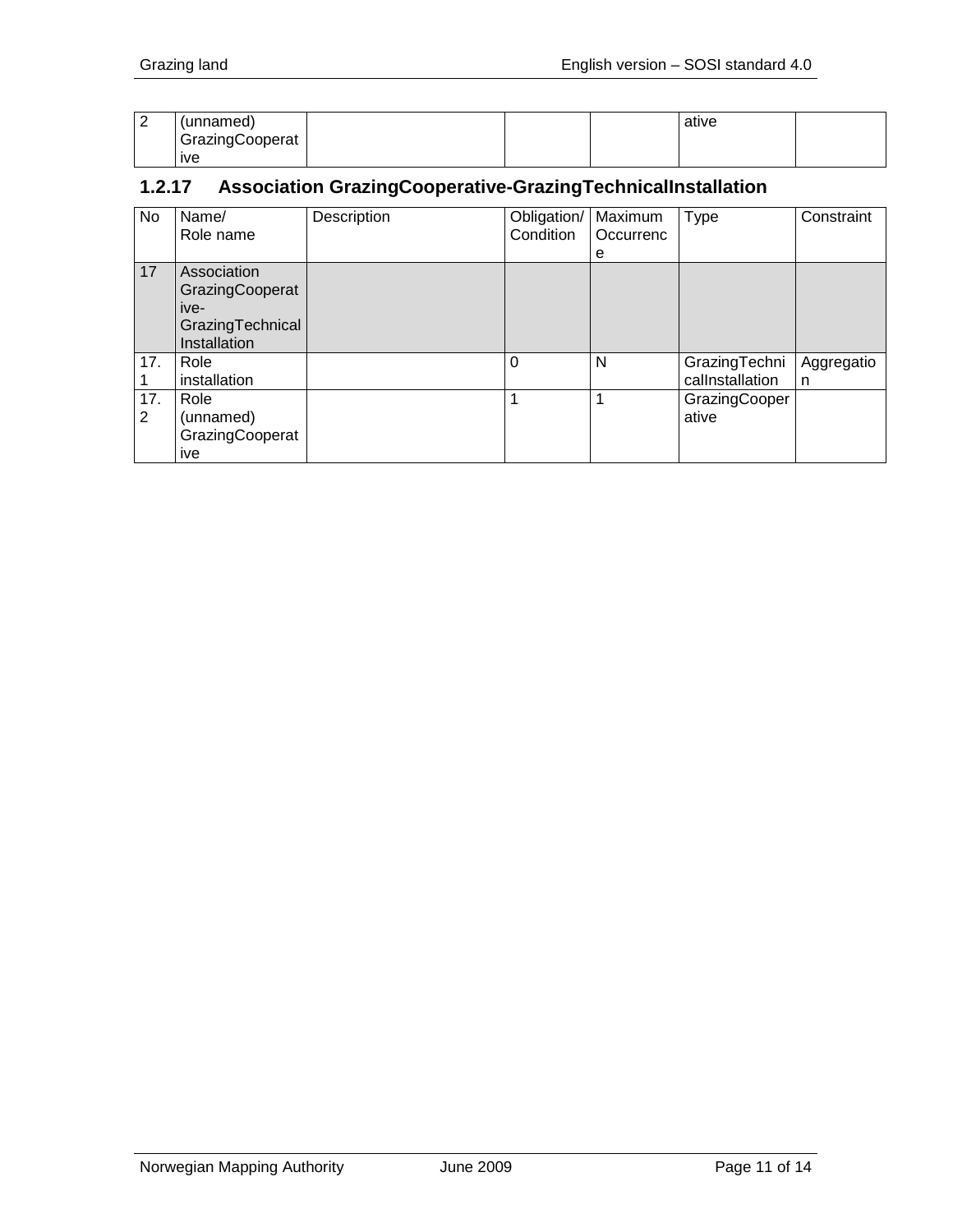#### **1.2.17.1 CodeLists**

# **1.2.17.1.1 <<CodeList>> RoughGrazing???**

<span id="page-11-1"></span><span id="page-11-0"></span>

| Nr   | Code name                              | Definition/Description                                                              | Code           |
|------|----------------------------------------|-------------------------------------------------------------------------------------|----------------|
| 1    | CodeList                               | spesifikasjon av type teknisk anlegg som er etablert i forbindelse med utmarksbeite |                |
|      | RoughGrazing???                        |                                                                                     |                |
| 1.1  | ?? Cordoning fence, permanent          |                                                                                     |                |
| 1.2  | Temporary cordoning fence              |                                                                                     | $\overline{2}$ |
| 1.3  | Grazing field                          |                                                                                     | 3              |
| 1.4  | Capture arm??                          |                                                                                     | 4              |
| 1.5  | <b>Bridge</b>                          |                                                                                     | 5              |
| 1.6  | Reindeer ??husbandry road              |                                                                                     | 6              |
| 1.7  | Boat transportation for reindeer       |                                                                                     | $\overline{7}$ |
| 1.8  | Reindeer facility in general           |                                                                                     | 8              |
| 1.9  | Branding/tagging fence                 |                                                                                     | 10             |
| 1.10 | Separation/loading fence for reindeer  |                                                                                     | 11             |
| 1.11 | Combined fence                         |                                                                                     | 12             |
|      | (marking/slaughtering)                 |                                                                                     |                |
| 1.12 | Field slaughtering facility            |                                                                                     | 13             |
| 1.13 | Mobile work fence                      |                                                                                     | 14             |
| 1.14 | House for reindeer herders             |                                                                                     | 15             |
| 1.15 | Shepherd's shed/cabin, warming hut     |                                                                                     | 16             |
| 1.16 | Much used tent site                    |                                                                                     | 17             |
| 1.17 | Turf hut                               |                                                                                     | 18             |
| 1.18 | Boathouse/storeroom                    |                                                                                     | 19             |
| 1.19 | Drove road, footpath                   |                                                                                     | 20             |
| 1.20 | Drove road, driving route              |                                                                                     | 21             |
| 1.21 | Collecting / separating pen            |                                                                                     | 22             |
| 1.22 | Marsh with drainage ditches            |                                                                                     | 23             |
| 1.23 | ??Quay/Pier / wharf                    |                                                                                     | 24             |
| 1.24 | CattleGrating                          |                                                                                     | 25             |
| 1.25 | ??Salting place / Salt lick            |                                                                                     | 26             |
| 1.26 | Structure erected to prevent (animals) |                                                                                     | 27             |
|      | getting stuck (in the mountains)       |                                                                                     |                |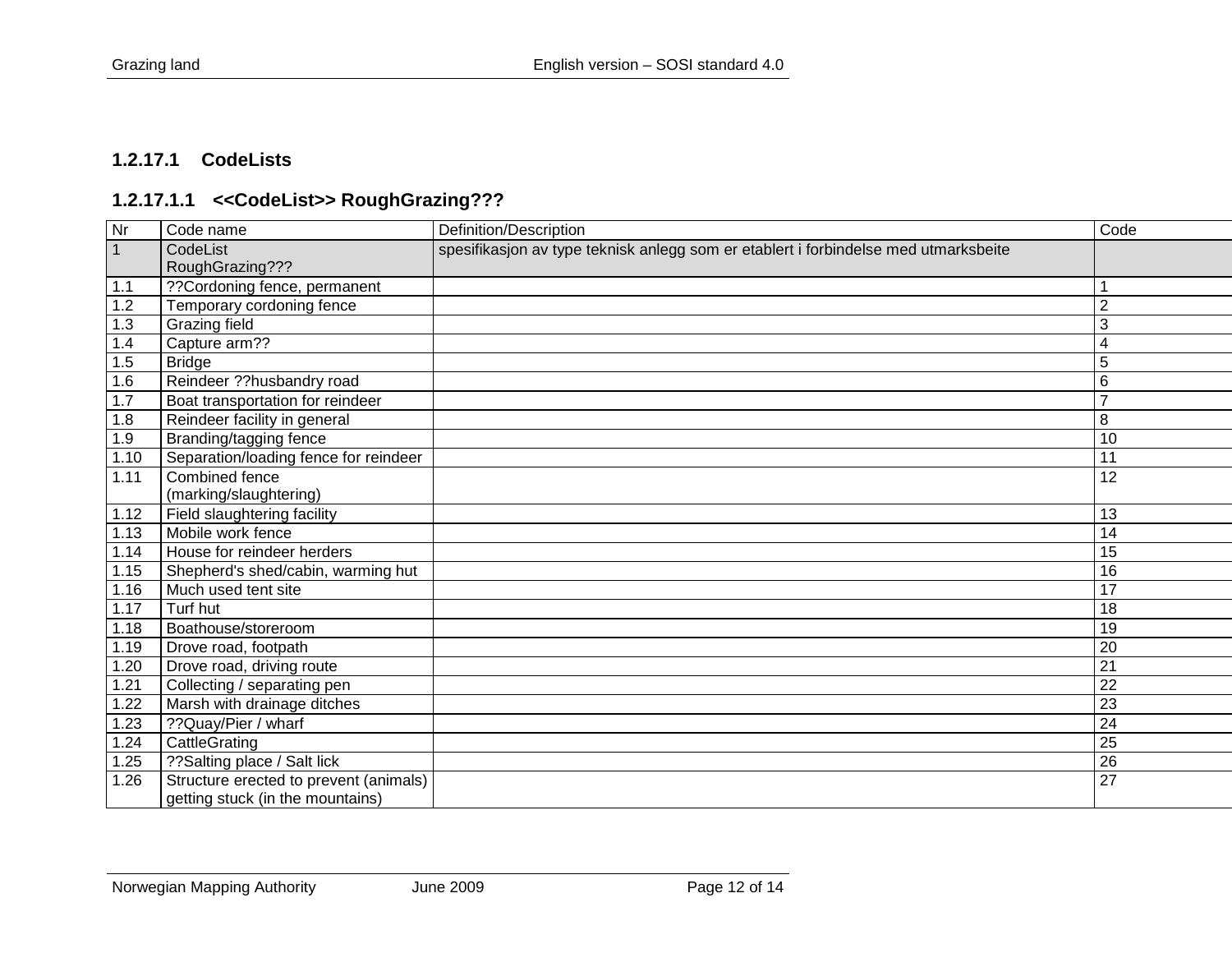| 1.27 | I Crossing point in cordoning fence |  | -28 |
|------|-------------------------------------|--|-----|
|------|-------------------------------------|--|-----|